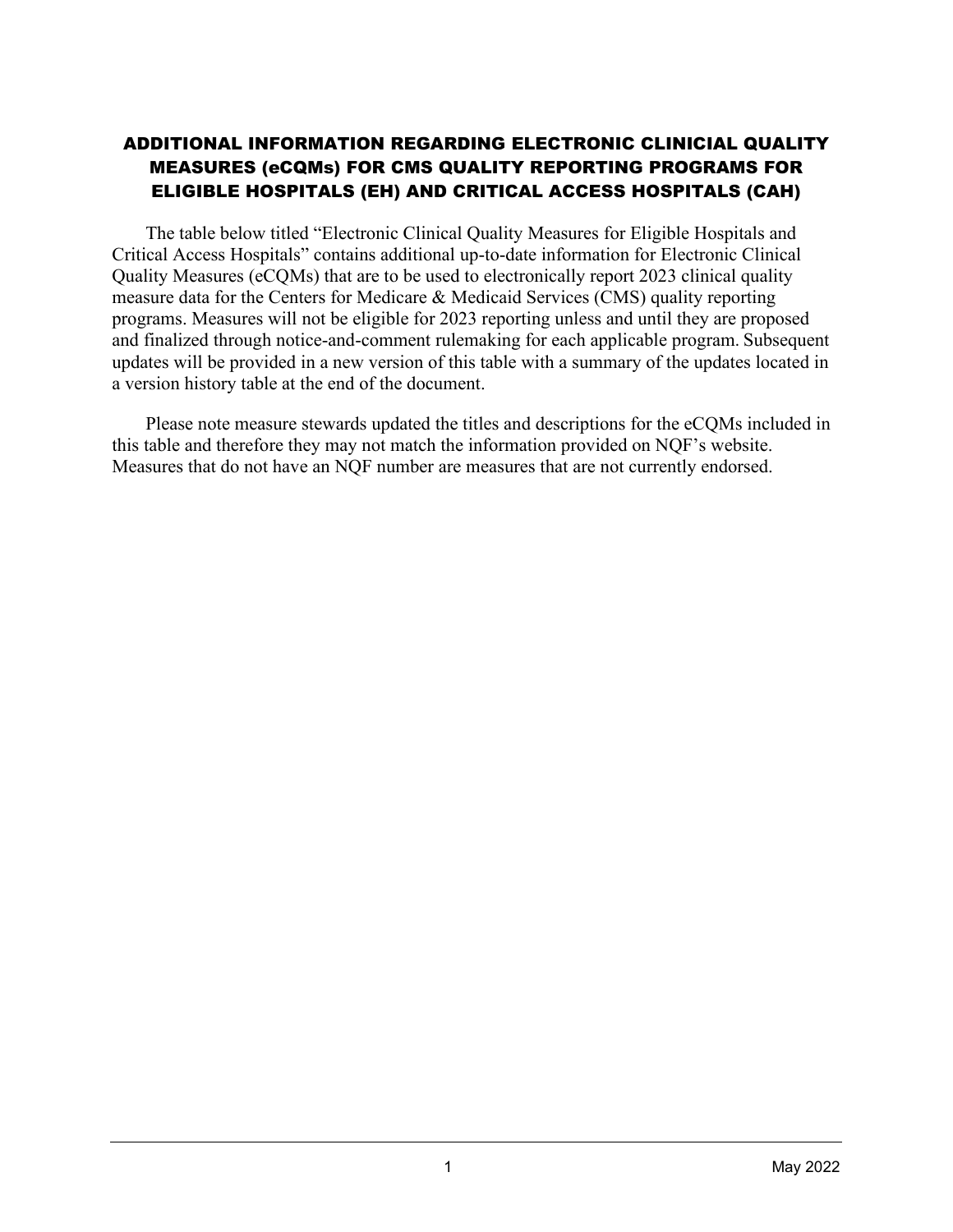| <b>CMS eCQM</b><br>ID | <b>NQF#</b>    | <b>Measure Title</b>                                          | <b>Measure Description</b>                                                                                                                                                                                                                            | <b>Numerator Statement</b>                                                                                                           | <b>Denominator Statement</b>                                                                                                                                                                                                                                                                                                                                              | <b>Meaningful</b><br><b>Measure Area</b>                    | <b>Measure Set</b><br><b>Identifier</b> |
|-----------------------|----------------|---------------------------------------------------------------|-------------------------------------------------------------------------------------------------------------------------------------------------------------------------------------------------------------------------------------------------------|--------------------------------------------------------------------------------------------------------------------------------------|---------------------------------------------------------------------------------------------------------------------------------------------------------------------------------------------------------------------------------------------------------------------------------------------------------------------------------------------------------------------------|-------------------------------------------------------------|-----------------------------------------|
| CMS9v11               | 0480e          | <b>Exclusive Breast Milk</b><br>Feeding                       | Exclusive breast milk<br>feeding during the<br>newborn's entire<br>hospitalization.<br>The measure is reported as<br>an overall rate which<br>includes all newborns that<br>were exclusively fed breast<br>milk during the entire<br>hospitalization. | Inpatient hospitalizations for<br>newborns who were fed breast milk<br>only since birth                                              | Equals Initial Population:<br>Inpatient hospitalizations for<br>single newborns who were born<br>in the hospital that ends during<br>the measurement period, and<br>with either of the following<br>conditions:<br>- An estimated gestational age<br>at birth of $\geq$ 37 weeks<br>$-$ Birth weight $\ge$ 3000 grams<br>without an estimated<br>gestational age at birth | Care is Personalized<br>and Aligned with<br>Patient's Goals | $PC-05$                                 |
| CMS71v12              | Not Applicable | Anticoagulation<br>Therapy for Atrial<br>Fibrillation/Flutter | Ischemic stroke patients<br>with atrial<br>fibrillation/flutter who are<br>prescribed or continuing to<br>take anticoagulation<br>therapy at hospital<br>discharge                                                                                    | Inpatient hospitalizations for patients<br>prescribed or continuing to take<br>anticoagulation therapy at hospital<br>discharge      | Inpatient hospitalizations for<br>patients with a principal<br>diagnosis of ischemic stroke,<br>and a history of atrial ablation,<br>or current or history of atrial<br>fibrillation/flutter                                                                                                                                                                              | Preventive Care                                             | STK-3                                   |
| CMS72v11              | Not Applicable | Antithrombotic Therapy<br>By End of Hospital Day<br>2         | Ischemic stroke patients<br>administered<br>antithrombotic therapy by<br>the end of hospital day 2                                                                                                                                                    | Inpatient hospitalization for patients<br>who had antithrombotic therapy<br>administered the day of or day after<br>hospital arrival | Inpatient hospitalizations for<br>patients with a principal<br>diagnosis of ischemic stroke                                                                                                                                                                                                                                                                               | Preventive Care                                             | STK-5                                   |
| CMS104v11             | Not Applicable | Discharged on<br>Antithrombotic Therapy                       | Ischemic stroke patients<br>prescribed or continuing to<br>take antithrombotic<br>therapy at hospital<br>discharge                                                                                                                                    | Inpatient hospitalizations for patients<br>prescribed or continuing to take<br>antithrombotic therapy at hospital<br>discharge       | Inpatient hospitalizations for<br>patients with a principal<br>diagnosis of Ischemic stroke                                                                                                                                                                                                                                                                               | Preventive Care                                             | STK-2                                   |
| CMS105v11             | Not Applicable | Discharged on Statin<br>Medication                            | Ischemic stroke patients<br>who are prescribed or<br>continuing to take statin<br>medication at hospital<br>discharge                                                                                                                                 | Inpatient hospitalizations for patients<br>prescribed or continuing to take statin<br>medication at hospital discharge               | Inpatient hospitalizations for<br>patients with a principal<br>diagnosis of ischemic stroke                                                                                                                                                                                                                                                                               | Preventive Care                                             | STK-6                                   |

## ELECTRONIC CLINICAL QUALITY MEASURES FOR ELIGIBLE HOSPITALS AND CRITICAL ACCESS HOSPITALS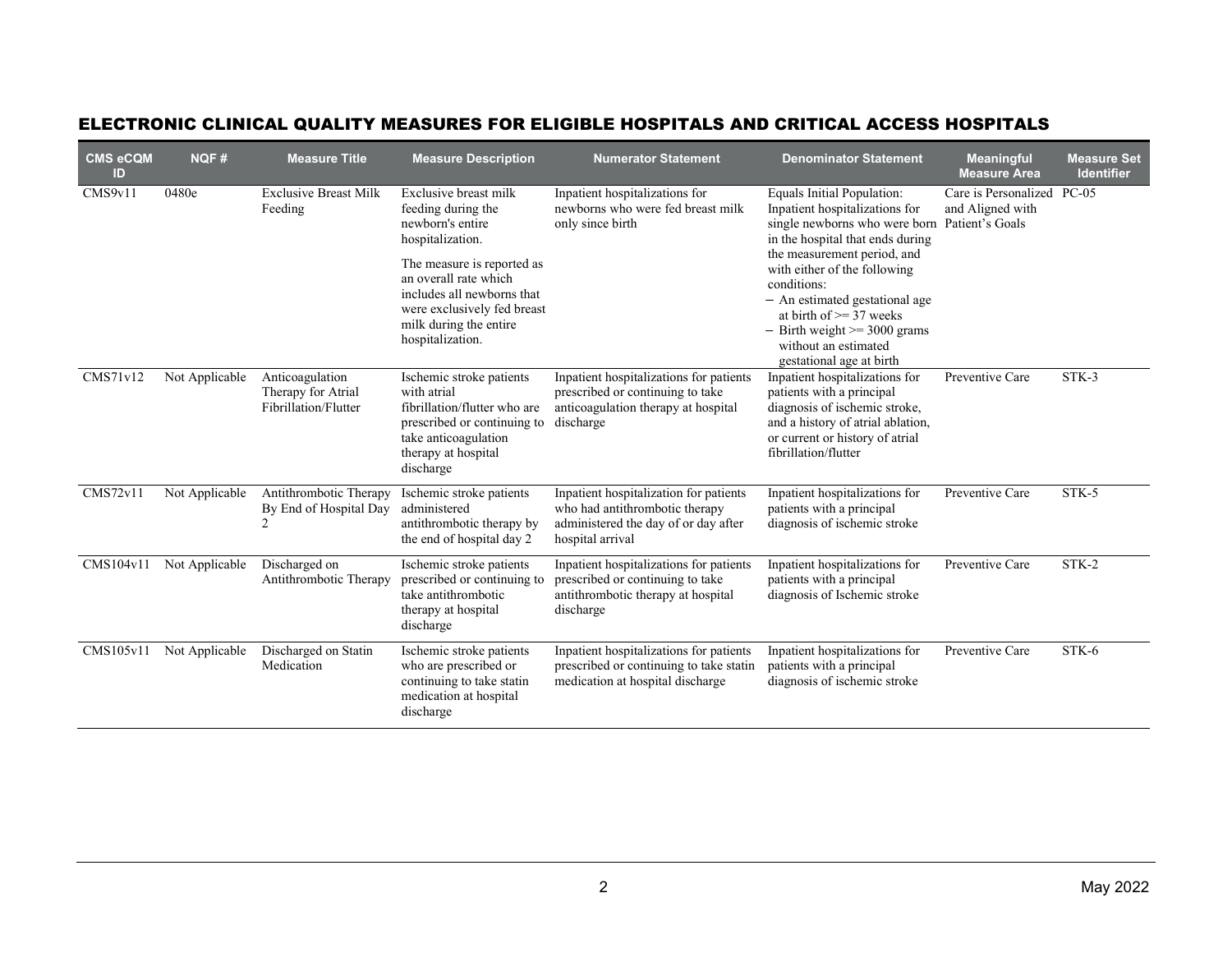| <b>CMS eCQM</b><br><b>ID</b> | NQF#           | <b>Measure Title</b>                                                           | <b>Measure Description</b>                                                                                                                                                                                                                                                                                                                                  | <b>Numerator Statement</b>                                                                                                                                                                                                                                                                                                                                                                                                                                                                                                                                                                                           | <b>Denominator Statement</b>                                                                                                                                                                                                                                                                                                                                 | <b>Meaningful</b><br><b>Measure Area</b>      | <b>Measure Set</b><br><b>Identifier</b> |
|------------------------------|----------------|--------------------------------------------------------------------------------|-------------------------------------------------------------------------------------------------------------------------------------------------------------------------------------------------------------------------------------------------------------------------------------------------------------------------------------------------------------|----------------------------------------------------------------------------------------------------------------------------------------------------------------------------------------------------------------------------------------------------------------------------------------------------------------------------------------------------------------------------------------------------------------------------------------------------------------------------------------------------------------------------------------------------------------------------------------------------------------------|--------------------------------------------------------------------------------------------------------------------------------------------------------------------------------------------------------------------------------------------------------------------------------------------------------------------------------------------------------------|-----------------------------------------------|-----------------------------------------|
| CMS108v11                    | Not Applicable | Venous<br>Thromboembolism<br>Prophylaxis                                       | This measure assesses the<br>number of patients who<br>received Venous<br>Thromboembolism (VTE)<br>prophylaxis or have<br>documentation why no<br>VTE prophylaxis was<br>given between the day of<br>arrival to the day after<br>hospital admission or<br>surgery end date for<br>surgeries that start the day<br>of or the day after hospital<br>admission | Inpatient hospitalizations for patients<br>who received VTE prophylaxis:<br>- between the day of arrival and the<br>day after hospital admission<br>- the day of or the day after surgery<br>end date (for surgeries that end the<br>day of or the day after hospital<br>admission)<br>Inpatient hospitalizations for patients<br>who have documentation of a reason<br>why no VTE prophylaxis was given:<br>- between the day of arrival and the<br>day after hospital admission<br>- the day of or the day after surgery<br>end date (for surgeries that end the<br>day of or the day after hospital<br>admission) | Equals Initial population:<br>Inpatient hospitalizations for<br>patients age 18 and older,<br>discharged from hospital<br>inpatient acute care without a<br>diagnosis of venous<br>thromboembolism (VTE) or<br>obstetrics with a length of stay<br>less than or equal to 120 days<br>that ends during the<br>measurement period                              | Preventive Care                               | VTE-1                                   |
| CMS111v11                    | Not Applicable | Median Admit Decision<br>Time to ED Departure<br>Time for Admitted<br>Patients | Median time (in minutes)<br>from admit decision time<br>to time of departure from<br>the emergency department<br>(ED) for emergency<br>department patients<br>admitted to inpatient status                                                                                                                                                                  | Measure Observation: Median time<br>(in minutes) from the Decision to<br>Admit to inpatient to the time the<br>patient physically departs the ED to<br>inpatient hospitalization                                                                                                                                                                                                                                                                                                                                                                                                                                     | Measure/Initial Population:<br>Inpatient hospitalizations<br>ending during the measurement<br>period with length of stay less<br>than or equal to 120 days,<br>where the patient received<br>services during the preceding<br>emergency department (ED)<br>visit at the facility when a<br>decision to admit inpatient was<br>made prior to departing the ED | Admission and<br>Readmissions to<br>Hospitals | $ED-2$                                  |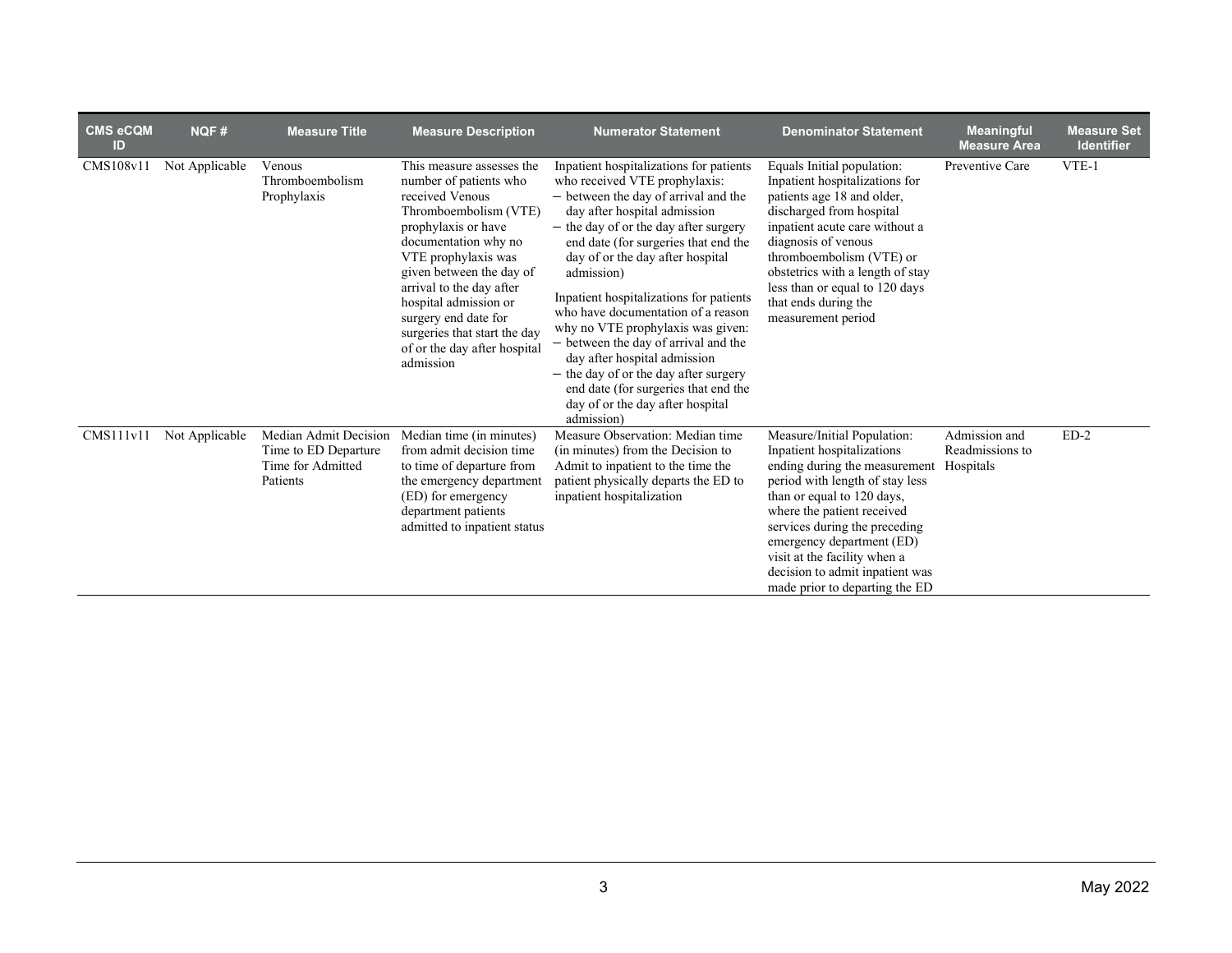| <b>CMS eCQM</b><br>ID | NQF#           | <b>Measure Title</b>                                            | <b>Measure Description</b>                                                                                                                                                                                                                                                                                                                                                                                | <b>Numerator Statement</b>                                                                                                                                                                                                                                                                                                                                                                                                                                                                                                                                                                                                                                                            | <b>Denominator Statement</b>                                                                                                                                                                                                                                                                                                                | <b>Meaningful</b><br><b>Measure Area</b>                                    | <b>Measure Set</b><br><b>Identifier</b> |
|-----------------------|----------------|-----------------------------------------------------------------|-----------------------------------------------------------------------------------------------------------------------------------------------------------------------------------------------------------------------------------------------------------------------------------------------------------------------------------------------------------------------------------------------------------|---------------------------------------------------------------------------------------------------------------------------------------------------------------------------------------------------------------------------------------------------------------------------------------------------------------------------------------------------------------------------------------------------------------------------------------------------------------------------------------------------------------------------------------------------------------------------------------------------------------------------------------------------------------------------------------|---------------------------------------------------------------------------------------------------------------------------------------------------------------------------------------------------------------------------------------------------------------------------------------------------------------------------------------------|-----------------------------------------------------------------------------|-----------------------------------------|
| CMS190v11             | Not Applicable | Intensive Care Unit<br>Venous<br>Thromboembolism<br>Prophylaxis | This measure assesses the<br>number of patients who<br>received Venous<br>Thromboembolism (VTE)<br>prophylaxis or have<br>documentation why no<br>VTE prophylaxis was<br>given the day of or the day<br>after the initial admission<br>(or transfer) to the<br>Intensive Care Unit (ICU)<br>or surgery end date for<br>surgeries that start the day<br>of or the day after ICU<br>admission (or transfer) | Inpatient hospitalizations for patients<br>who received VTE prophylaxis:<br>- the day of or the day after ICU<br>admission (or transfer)<br>- the day of or the day after surgery<br>end date (for surgeries that end the<br>day of or the day after ICU<br>admission or transfer)<br>Inpatient hospitalizations for patients<br>who have documentation of a reason<br>why no VTE prophylaxis was given:<br>- between the day of arrival and the<br>day after ICU admission (for<br>patients directly admitted as<br>inpatients to the ICU)<br>- the day of or the day after surgery<br>end date (for surgeries that end the<br>day of or the day after ICU<br>admission or transfer) | Inpatient hospitalizations for<br>patients directly admitted or<br>transferred to ICU during the<br>hospitalization                                                                                                                                                                                                                         | Preventive Care                                                             | VTE-2                                   |
| CMS506v5              | 3316e          | Safe Use of Opioids -<br><b>Concurrent Prescribing</b>          | Proportion of inpatient<br>hospitalizations for<br>patients 18 years of age<br>and older prescribed, or<br>continued on, two or more<br>opioids or an opioid and<br>benzodiazepine<br>concurrently at discharge                                                                                                                                                                                           | Inpatient hospitalizations where the<br>patient is prescribed or continuing to<br>take two or more opioids or an opioid<br>and benzodiazepine at discharge                                                                                                                                                                                                                                                                                                                                                                                                                                                                                                                            | Equals Initial Population:<br>Inpatient hospitalizations<br>(inpatient stay less than or<br>equal to 120 days) that end<br>during the measurement period,<br>where the patient is 18 years of<br>age and older at the start of the<br>encounter and prescribed one<br>or more new or continuing<br>opioid or benzodiazepine at<br>discharge | Prevention and<br>Treatment of Opioid<br>and Substance Use<br>and Disorders | N/A                                     |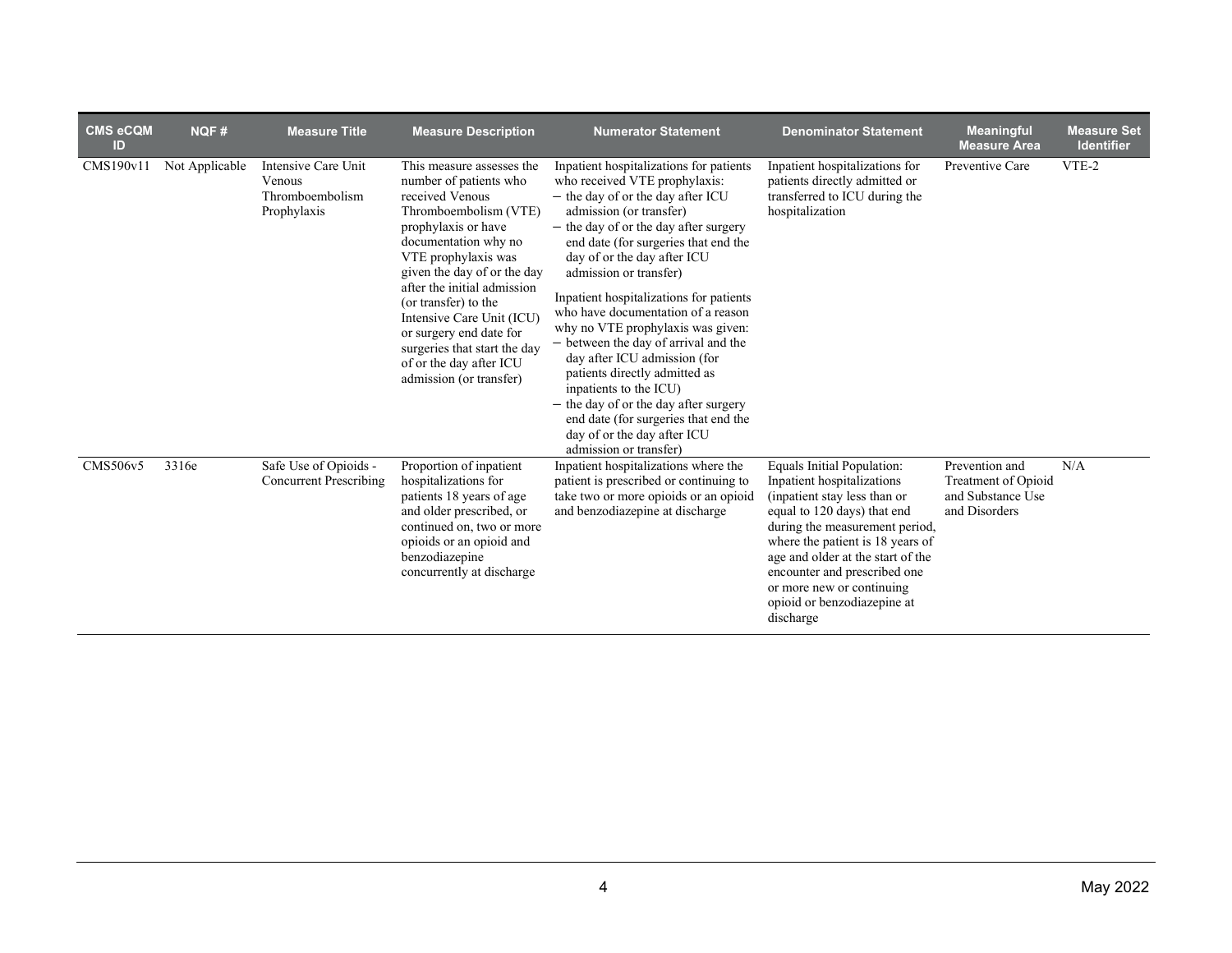| <b>CMS eCQM</b><br>ID | <b>NQF#</b> | <b>Measure Title</b>                   | <b>Measure Description</b>                                                                                                                                                                                                                                         | <b>Numerator Statement</b>                                                                                                                                                                                                                                                                                                                                                                                                                                                                                                                                                                                                                                                                                                                                                                                                                                                                                                                                  | <b>Denominator Statement</b>                                                                                                                                                                                                                                                                                                                                                                                                                                                                                                         | <b>Meaningful</b><br><b>Measure Area</b> | <b>Measure Set</b><br><b>Identifier</b> |
|-----------------------|-------------|----------------------------------------|--------------------------------------------------------------------------------------------------------------------------------------------------------------------------------------------------------------------------------------------------------------------|-------------------------------------------------------------------------------------------------------------------------------------------------------------------------------------------------------------------------------------------------------------------------------------------------------------------------------------------------------------------------------------------------------------------------------------------------------------------------------------------------------------------------------------------------------------------------------------------------------------------------------------------------------------------------------------------------------------------------------------------------------------------------------------------------------------------------------------------------------------------------------------------------------------------------------------------------------------|--------------------------------------------------------------------------------------------------------------------------------------------------------------------------------------------------------------------------------------------------------------------------------------------------------------------------------------------------------------------------------------------------------------------------------------------------------------------------------------------------------------------------------------|------------------------------------------|-----------------------------------------|
| CMS816v2              | 3503e       | Hospital Harm - Severe<br>Hypoglycemia | Inpatient hospitalizations<br>for patients 18 years of age<br>or older at admission, who<br>were administered at least<br>one hypoglycemic<br>medication during the<br>encounter, who suffer the<br>harm of a severe<br>hypoglycemic event<br>during the encounter | Inpatient hospitalizations where a<br>severe hypoglycemic event occurred<br>during the encounter, which is:<br>1. A blood glucose result less than 40<br>mg/dL<br><b>AND</b><br>2. A hypoglycemic medication<br>administered within 24 hours prior<br>to the start of the severe<br>hypoglycemic event ( <i>i.e.</i> , the<br>glucose result less than $40 \text{ mg/dL}$<br><b>AND</b><br>3. No subsequent repeat test for blood<br>glucose with a result greater than<br>80 mg/dL within five minutes of<br>the start of the initial blood glucose<br>test with result less than 40mg/dL<br>Only the first qualifying severe<br>hypoglycemic event is counted in the<br>numerator, and only one severe<br>hypoglycemic event is counted per<br>encounter. The 24-hour and 5-minute<br>time frames are based on the time the<br>blood glucose was drawn, as this<br>reflects the time the patient was<br>experiencing that specific blood<br>glucose level | Equals Initial Population:<br>Inpatient hospitalizations where Healthcare Harm<br>the patient is 18 years of age or<br>older at the start of the<br>encounter, and at least one<br>hypoglycemic medication was<br>administered during the<br>encounter.<br>The measure includes instances<br>of administration of<br>hypoglycemic medications in<br>the emergency department or in<br>observation status at the start of<br>an inpatient hospitalization<br>when assessing inclusion of<br>encounters in the measure<br>denominator. | Preventable                              | $HH-01$                                 |